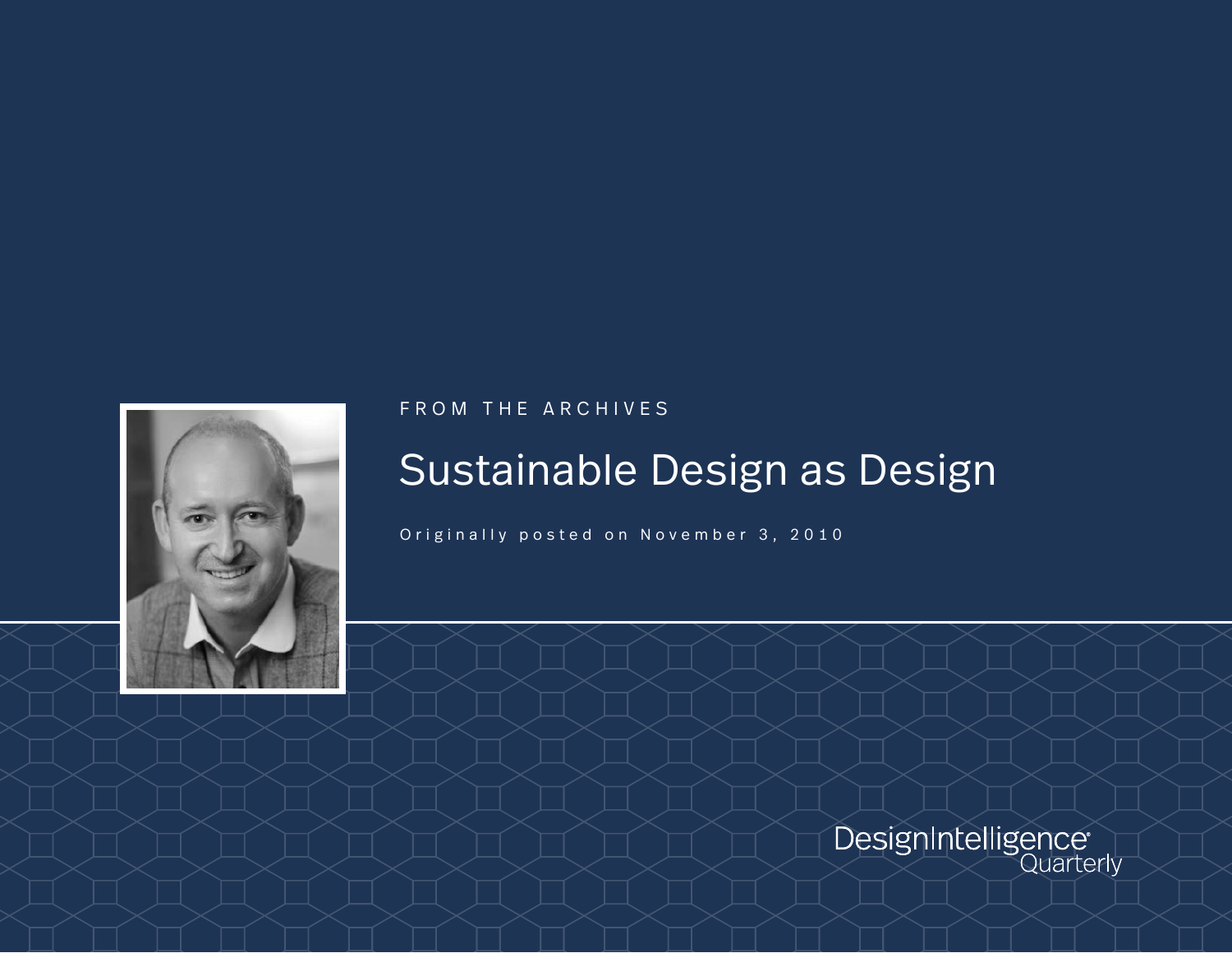

# Sustainable Design as **Design**

Steven McKay

Global Design Leader, Managing Principal, DLR Group

Commitment to sustainable design is fundamentally a change management issue

he 2030 Challenge established by the non-profit Arch tecture 2030 tasks the global architecture and build<br>in community with implementing innovative sustainable design strategies toward the goal of slowing and rever<br>ing the he 2030 Challenge established by the non-profit Architecture 2030 tasks the global architecture and building community with implementing innovative sustainable design strategies toward the goal of slowing and reversproblem solvers, designers are uniquely positioned to be the catalyst that prompts the public and private sectors to embrace this challenge. But we must adapt our traditional models to improve the way buildings are designed, constructed, and operated.

This topic is not new to the pages of DesignIntelligence. However, it is time for our profession to balance rhetoric about this challenge with visible and real actions. The time for talk and pontification is past. We must act.

As we engage in these difficult economic times, sustainability within the design profession is our leadership moment. It offers us the opportunity to be visionaries and champions of the built environment. The marketplace already demands sustainable solutions. Codes and policy increasingly require it. Perhaps most important, local communities and the next generation are searching for answers to environmental issues that the built environment can provide.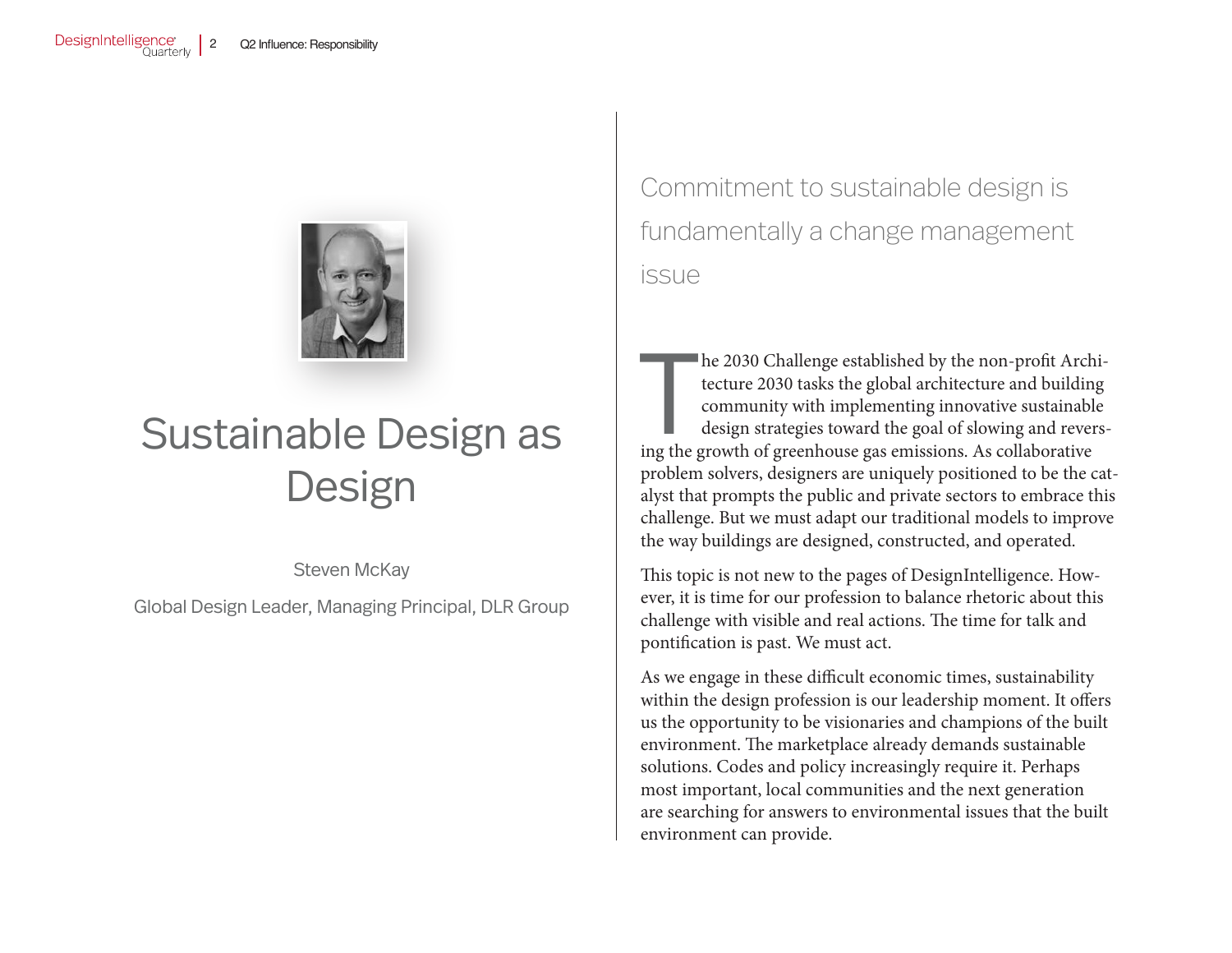In a true integrated design culture, ideas come from everywhere. This is an evolutionary step that can be a challenge for professionals who came of age in conventional design culture. Integrated design demands collaboration and idea sharing. No longer can select team members to come to charrettes, watch others drive the process, assign tasks, and then return to the comfort and safety of their desks.

Environmental data can be dissected in any number of ways to tell any number of stories. What it consistently reveals is an alarmed public seeking solutions to our vast overuse of resources. An April CBS News poll found that 49 percent of U.S. adults believe environmental conditions will be worse for the next generation. A recent AP-Stanford University Poll asked, "If nothing is done to reduce global warming in the future, how much do you think it will hurt future generations?" Sixty-three percent responded with top box scores of "a great deal" or "a lot." A CBS News/New York Times poll revealed that 70 percent of adults feel global warming should be "one of the highest priorities" or a "serious priority" for government leaders.

As Architecture 2030 founder Ed Mazria unequivocally says about meeting the 2030 Challenge, "If the architecture and design professions don't do this, nobody will."

With so much focus on the environment, how can the design profession offer focused help? With so many new technologies and innovations to master, how do we evolve as professionals to meet these challenges? At a moment in time when industry, business, and creative arts are embracing design thinking as the inspiration for their own change, how do we fundamentally change our thinking to embrace and assimilate sustainable design as design?

#### **Case Brief**

The simple answers are never easy. To change, we must commit: We must commit to evolving the current design process practiced at hundreds of firms by thousands of professionals to a method that assimilates sustainability as inherent to design excellence. If not already formalized, environmental stewardship should be a core value of every A/E/C firm. It is that simple.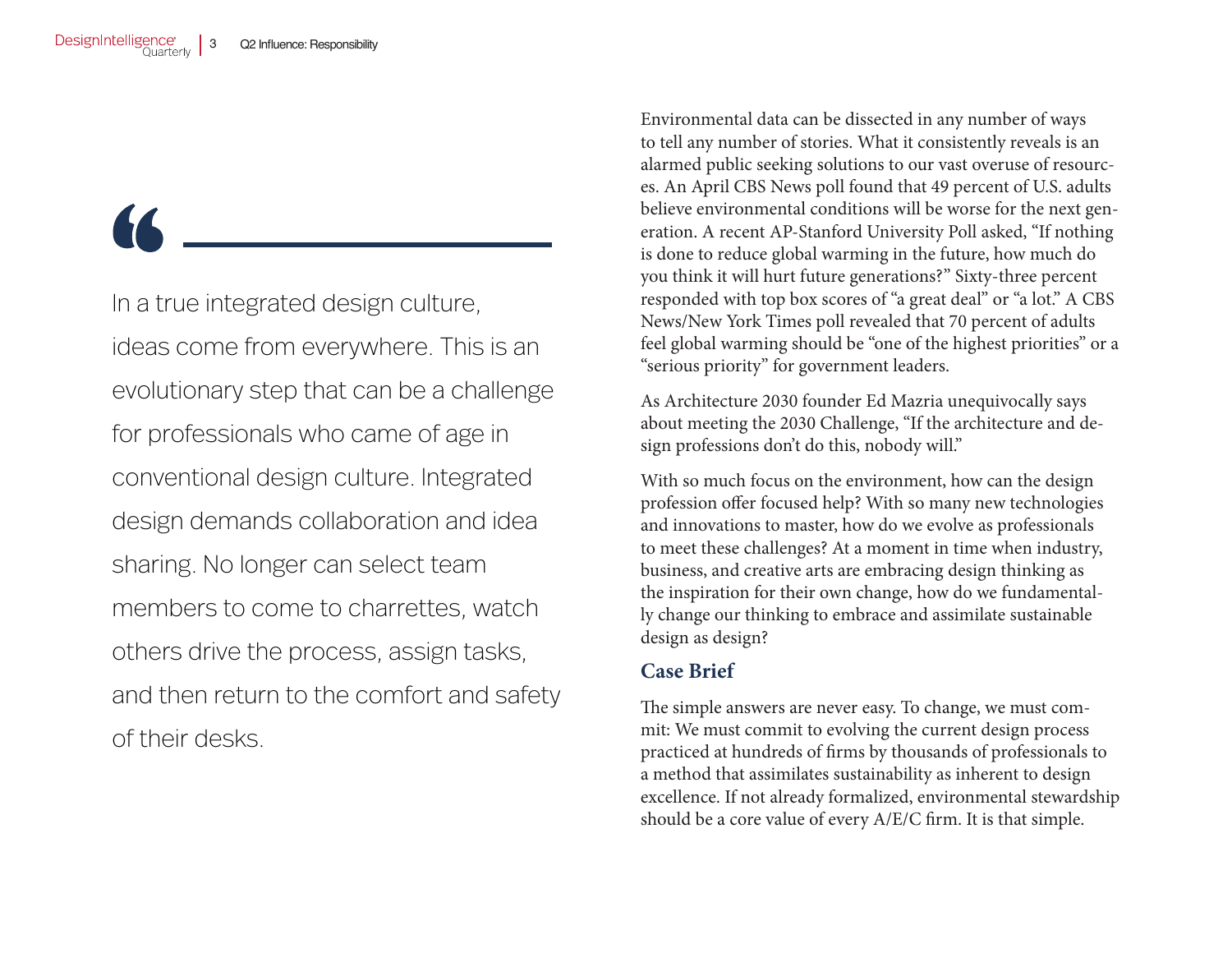Commitment not only in our rhetoric but in our actions is the only way the design community will achieve the goals of the 2030 Challenge.

Commitment to sustainable design is fundamentally a change management issue. As with all institutional change, change management is a strategic process to address, assuage, and ultimately overwhelm institutional traction within a firm. Currently, this institutional traction is conventional design practiced at firms founded decades ago by the outstanding architects of their day who now find their initials at the top of a firm's letterhead. It is time for a change.

The goal of firm leaders should be to move the conventional design process toward a collaborative model of integrated design with a focus on sustainable design that over time evolves seamlessly into the simple practice of design that is inherently sustainable.

It is possible to move a firm down this path and systematically advance its design culture to embrace sustainable design and the tenets of the 2030 Challenge.

# **Committing to the Case**

Integrated design is the foundation for DLR Group sustainable design. Formally introduced in October 2007 at the annual meeting of the firm's principals, integrated design was presented as the process to produce true sustainable design. This commitment to be an integrated design practice of collaborative A/E professionals signaled a strategic shift on our design philosophy.

DLR Group is an interdisciplinary firm with in-house civil, structural, and MEP engineering professionals, and integrated design has been spearheaded by both the design and engineering leadership. This co-leadership is symbolic of the transparent and seamless collaboration that is the responsibility of all members of an interdisciplinary design team in an integrated design process.

In a true integrated design culture, ideas come from everywhere. This is an evolutionary step that can be a challenge for professionals who came of age in conventional design culture. Integrated design demands collaboration and idea sharing. No longer can select team members to come to charrettes, watch others drive the process, assign tasks, and then return to the comfort and safety of their desks.

This is an example of institutional traction that must be confronted. However, once this barrier is broken down and people are pushed to that initially uncomfortable place where they are forced to share ideas and provide input, the results can be transformative. This can be a primary benefit of integrated design. People blossom right in front of you. Ideas flow, passion burns brightly, and it's like adding new people into the creative environment of a firm.

#### **Investigation and People of Interest**

Application of an integrated design process to produce sustainable design may entail a fresh set of tools and technology. This requires firms to commit both human and financial resources. Design teams must be empowered to test, evaluate, and recommend the purchase of appropriate tools to activate integrated design. It's crucial to let the right people — the project architects and engineers responsible for design development — test these new technologies and associated tools.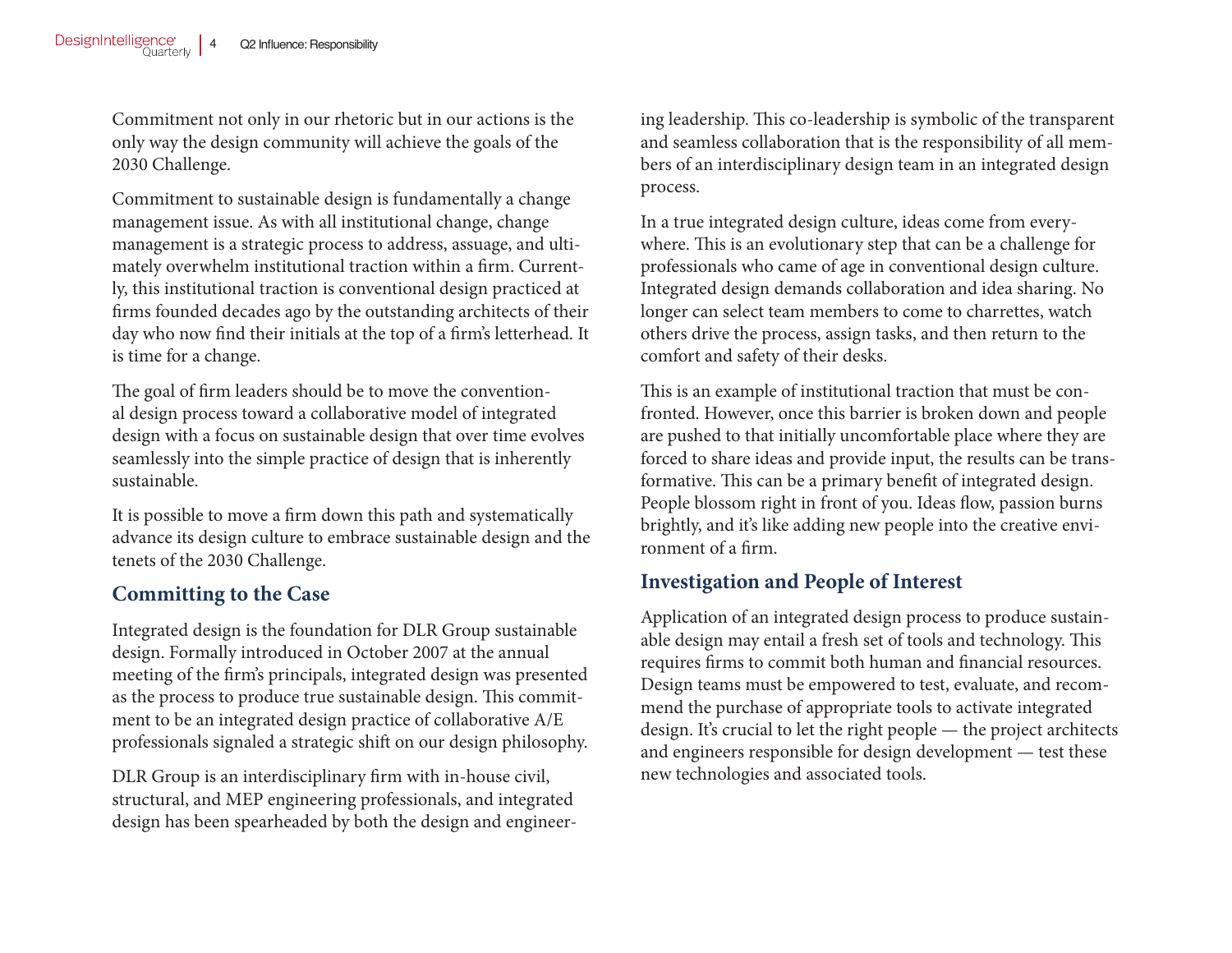The proliferation and power of technology tools, used in concert with building information modeling and other modeling platforms, are crucial to pushing the boundaries of sustainable design. Today, 3-D models created in BIM tools can collect information and accurately analyze the built environment to validate design ideas. Powerful analysis engines such as IES-VE, GBS, and Ecotect energy modeling software can quickly produce meaningful results including energy analysis, daylighting and lighting studies, utility costs, code analysis, and life cycle cost studies.

It is impossible to forecast how technology will enhance the ability of a design team to advance sustainability one, five, or 10 years from today. We only know it will. Then, as now, it will remain the role and responsibility of the designer to use the tools at the disposal of the team to guide an iterative design process to meet the needs of the client, advance the boundaries of design, and meet 2030 benchmarks.

Once a firm begins advancing toward an integrated and sustainable design model, it is targeting and ultimately changing the behavior — the institutional traction — of its entire design staff. Therefore, we must understand and allot time for each audience to progress through a traditional technology adoption life cycle. Those proven audiences are:

- **• Innovators** (risk-oriented, embrace new technologies)
- **Early adopters** (younger, tend to be leaders)
- **Early majority** (more conservative but open to new ideas of influencers)
- **Late majority** (older, fairly conservative)
- **• Laggards** (oldest, very conservative)

These groups exist in every firm. Each progresses through a cycle of awareness, understanding, acceptance, and adoption at different rates. Groups may occupy different phases at any single moment in time. Think about your current design team, your department, or your entire office. You can visualize people in each of these groups and where they are in the adoption of any new technology.

Do not become dismayed with obstinacy or rejection by members of your team. This is not reflective of failure on the part of those leading the charge. It is simply a part of the process when leading change and overcoming institutional traction. As a rule of thumb, if it's not painful, then perhaps it's not real change.

Understanding the audiences as well as their needs and desires is vital as a firm advances on a path toward sustainable design. In many ways, the move from conventional design to integrated design and ultimately to a design culture that is inherently sustainable is a repeating spin cycle of technology adoption.

Leaders must keenly understand that change is a phased process. This is why it's essential to introduce new technology and tools in a cascading approach to each audience of the technology adoption life cycle.

A key tactic to drive change is activating the innovators and early adopters within a design culture to carry the banner of change vertically though the firm. To engage these key groups within our firm, a formal presentation was developed that defined integrated design as practiced by DLR Group. The intent was to introduce a common language, approach, and process for integrated design.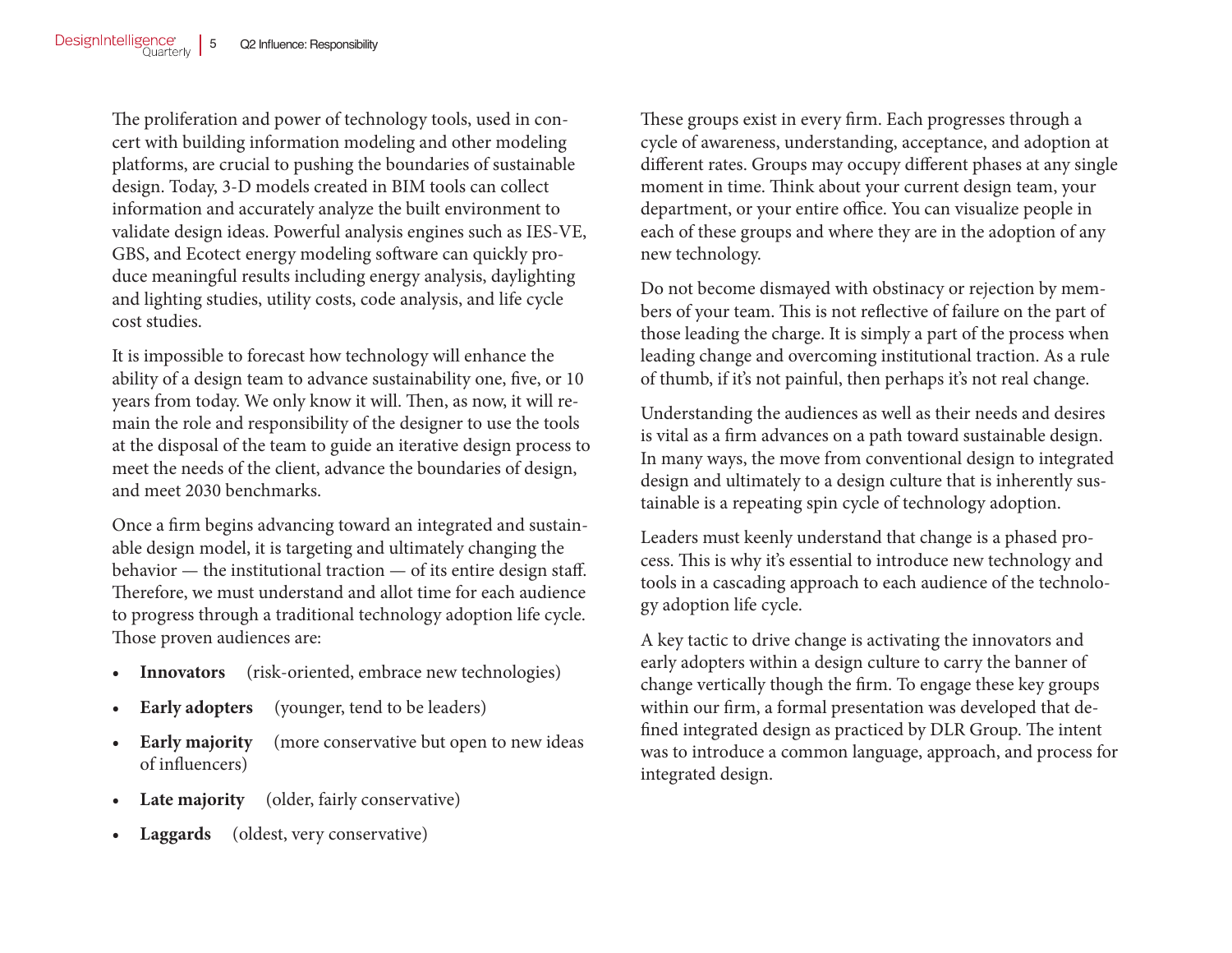As a team, the firm's national leaders for design and engineering delivered the presentation in every office. This office tour also provided a forum for the majority and laggard audiences in each office to address their concerns about the firm's commitment to an integrated design process.

The opportunity for staff to state their objections and question the leaders of integrated design was essential to the ultimate acceptance of the process. Integrated design represented the biggest shift in how the firm designed projects and serviced clients in its 40-year history. It had the potential to fundamentally alter the way DLR Group interacted with every audience involved with a project.

The tour's aim was to be a tangible symbol of the shift to integrated design. It was real. The firm had committed. We needed to make it clear that change was afoot and every design professional had to get on board.

#### **Evidence**

Modification of our core values was the first tangible evidence of the commitment to sustainable design and the aims of the 2030 Challenge. The firm added environmental stewardship as a core value, which conveyed the permanence of our 2030 commitment to staff. This commitment was further emphasized during annual business planning when each office pledged to apply the integrated design process on projects during the year. Both intra- and inter-office integrated design committees were formed. Their respective roles were to champion integrated design vertically in their office and horizontally across the firm. Each had metrics to achieve and report at fiscal year end.

After careful consideration and fully aware of the change such a commitment would require, DLR Group formally joined with

Sustainability is not merely a design benefit to sell to a client. It's reality. It's what DLR Group is about as a firm and the outcome of the design process for projects, for communities, and for our planet.

Architecture 2030 to adopt the 2030 Challenge on Nov. 24, 2008. On April 22, 2009, DLR Group became an initial signatory of the AIA 2030 Commitment Plan.

The commitment to AIA 2030 included submitting a sustainable operations plan for public and industry viewing. Also submitted was a formal sustainable action plan outlining the commitment and actions the firm would take toward the goals of Architecture 2030 and the 2030 Challenge.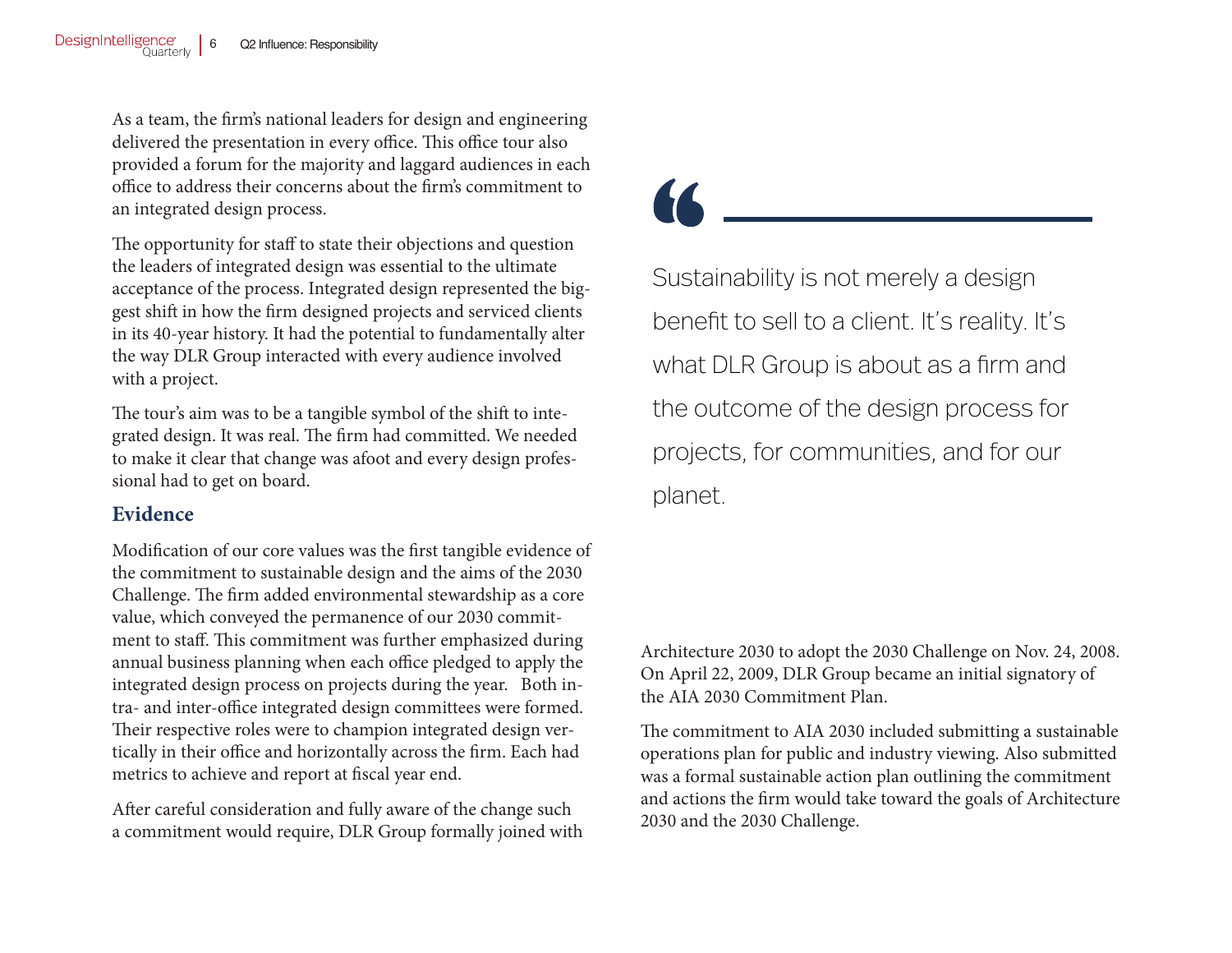The AIA 2030 action plan details principles to guide the firm as it moves, ultimately, to a design culture that is inherently sustainable. These principles include goal setting for energy efficiency, testing, optimizing energy efficiency, post-occupancy verification, adapting our own internal operations, and other tangible and measurable steps that lead to sustainable design and the goals of the 2030 Challenge. Four key steps provided evidence of the commitment to change:

- 1. Adding environmental stewardship as a core value
- 2. Establishing office metrics for application of integrated design
- 3. Formal adoption of the 2030 Challenge
- 4. Submitting the AIA 2030 Commitment

### **Action Plan**

Throughout 2009 and into 2010, in the midst of a challenging and hypercompetitive marketplace, DLR Group senior leadership maintained its emphatic support of sustainable design. This support included ongoing, advanced BIM training in every office for design professionals; continuous testing, evaluation, and investment in new software tools; the formation of a green team network across the firm; and the introduction of a comprehensive intern development program.

Each office took action to promote and ingrain sustainable design locally. These efforts include innovation grants to research sustainable concepts, brown bag lunch forums, Green Weeks to drive awareness in an office, and other professional development programs.

The most significant professional development program at DLR Group is the firm's DLR University (DLRU). This is an annual

retreat at the IslandWood sustainable campus on Bainbridge Island, Wash., in Puget Sound. In July, 50 DLR Group design professionals gathered at DLRU 2010 for a sustainable design charrette boot camp. This was both a test of the degree to which sustainable design had penetrated our design culture and, ideally, a clear benchmark of our progress toward sustainable design.

Applying DLR Group's integrated design process, six design teams had seven hours to develop, model, and test the energy use intensity of a school design to reach levels in accordance with the 2030 Challenge. Each team was tasked to redesign their school in one of six unique regional climate types: Pacific Northwest, desert Southwest, at elevation, Midwest extremes, frigid upper Midwest, and Mediterranean.

Through iterative design, each team produced sustainable designs that met the benchmarks of the 2030 Challenge. The outcome of DLRU was an understanding that sustainable architecture is design-driven. It is an integrated, collaborative process beginning with basic ideas of climate and site to help inform space and occupation. The message to attendees was that tools are in place for them to take sustainable design to the next level. Sustainability is no longer a nice-to-have feature. It's what we do.

# **Proof**

DLR Group is on the path to a sustainable design culture. The proof that we are succeeding was born out of the firm's recent five-year strategic visioning process. This was a collaborative process, with every DLR Group office and employee-owner having an equal voice in setting the strategic course for the firm. Within each office, in multiple work sessions involving design teams, practice areas, and in office-wide charrettes featuring diverse groups of age, experience, expertise, and backgrounds, the concept of sustainability consistently rose to the forefront.